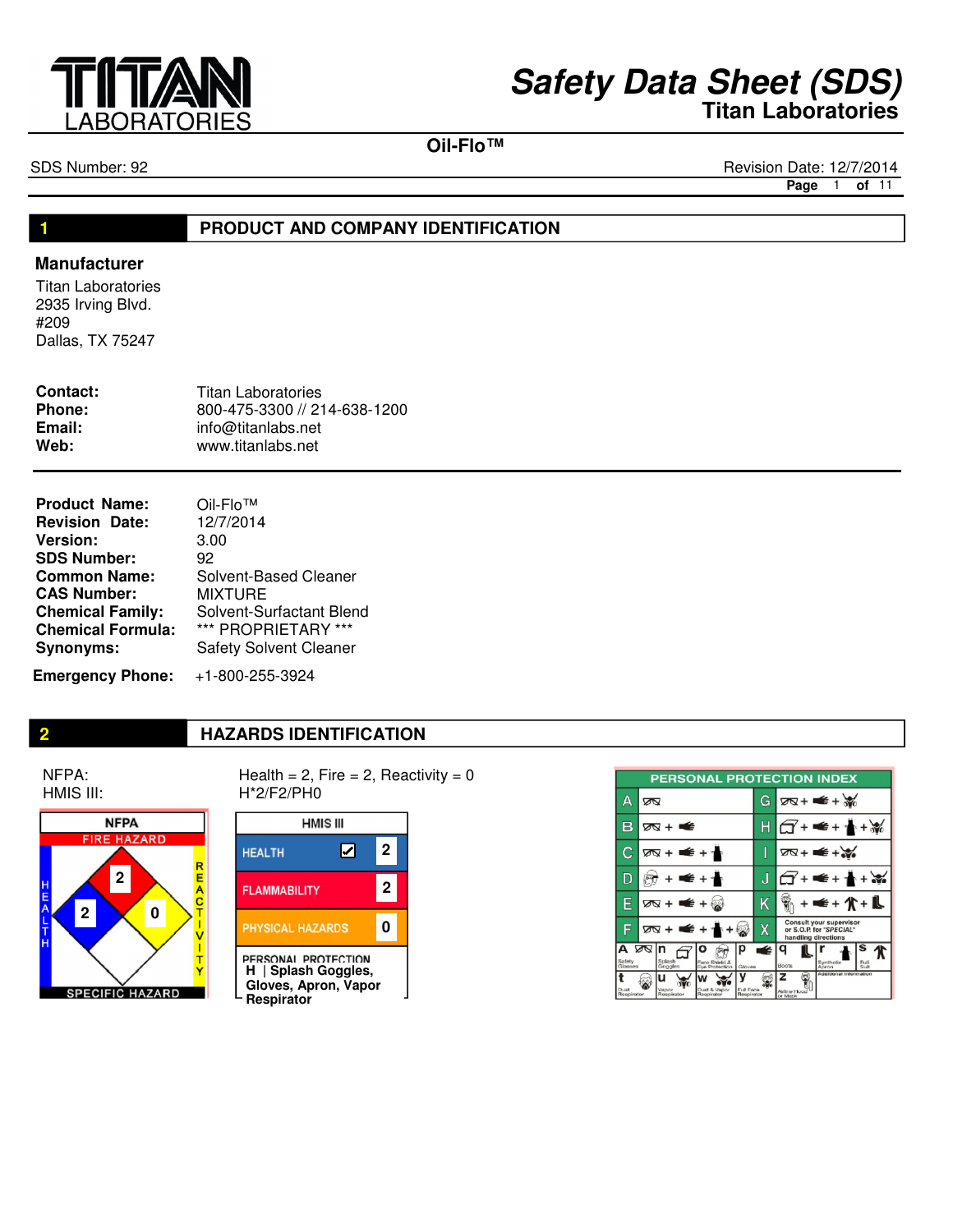

**Oil-Flo™**

SDS Number: 92 Revision Date: 12/7/2014 **Page** 2 **of** 11

GHS Signal Word: DANGER

GHS Hazard Pictograms:



GHS Classifications:

- Physical, Flammable Liquids, 3
- Health, Acute toxicity, 4 Oral
- Health, Aspiration hazard, 1
- Health, Acute toxicity, 4 Dermal
- Health, Skin corrosion/irritation, 2
- Health, Serious Eye Damage/Eye Irritation, 1
- Health, Acute toxicity, 4 Inhalation
- Health, Specific target organ toxicity Single exposure, 3
- Health, Germ cell mutagenicity, 1
- Health, Carcinogenicity, 1

#### GHS Phrases:

- H226 Flammable liquid and vapor
- H302 Harmful if swallowed
- H304 May be fatal if swallowed and enters airways
- H312 Harmful in contact with skin
- H315 Causes skin irritation
- H318 Causes serious eye damage
- H332 Harmful if inhaled
- H335 May cause respiratory irritation
- H336 May cause drowsiness or dizziness
- H340 May cause genetic defects
- H350 May cause cancer

#### GHS Precautionary Statements:

- P210 Keep away from heat/sparks/open flames/hot surfaces. No smoking
- P233 Keep container tightly closed.
- P240 Ground/bond container and receiving equipment.
- P241 Use explosion-proof electrical/ventilating/light/equipment.
- P242 Use only non-sparking tools.
- P243 Take precautionary measures against static discharge.
- P261 Avoid breathing dust/fume/gas/mist/vapors/spray.
- P262 Do not get in eyes, on skin, or on clothing.
- P264 Wash skin thoroughly after handling.
- P270 Do not eat, drink or smoke when using this product.
- P271 Use only outdoors or in a well-ventilated area.
- P273 Avoid release to the environment.
- P280 Wear protective gloves/protective clothing/eye protection/face protection.
- P301+310 IF SWALLOWED: Immediately call a POISON CENTER or doctor/physician.
- P301+330+331 IF SWALLOWED: Rinse mouth. Do NOT induce vomiting.

 P303+361+353 - IF ON SKIN (or hair): Remove/Take off immediately all contaminated clothing. Rinse skin with water/shower.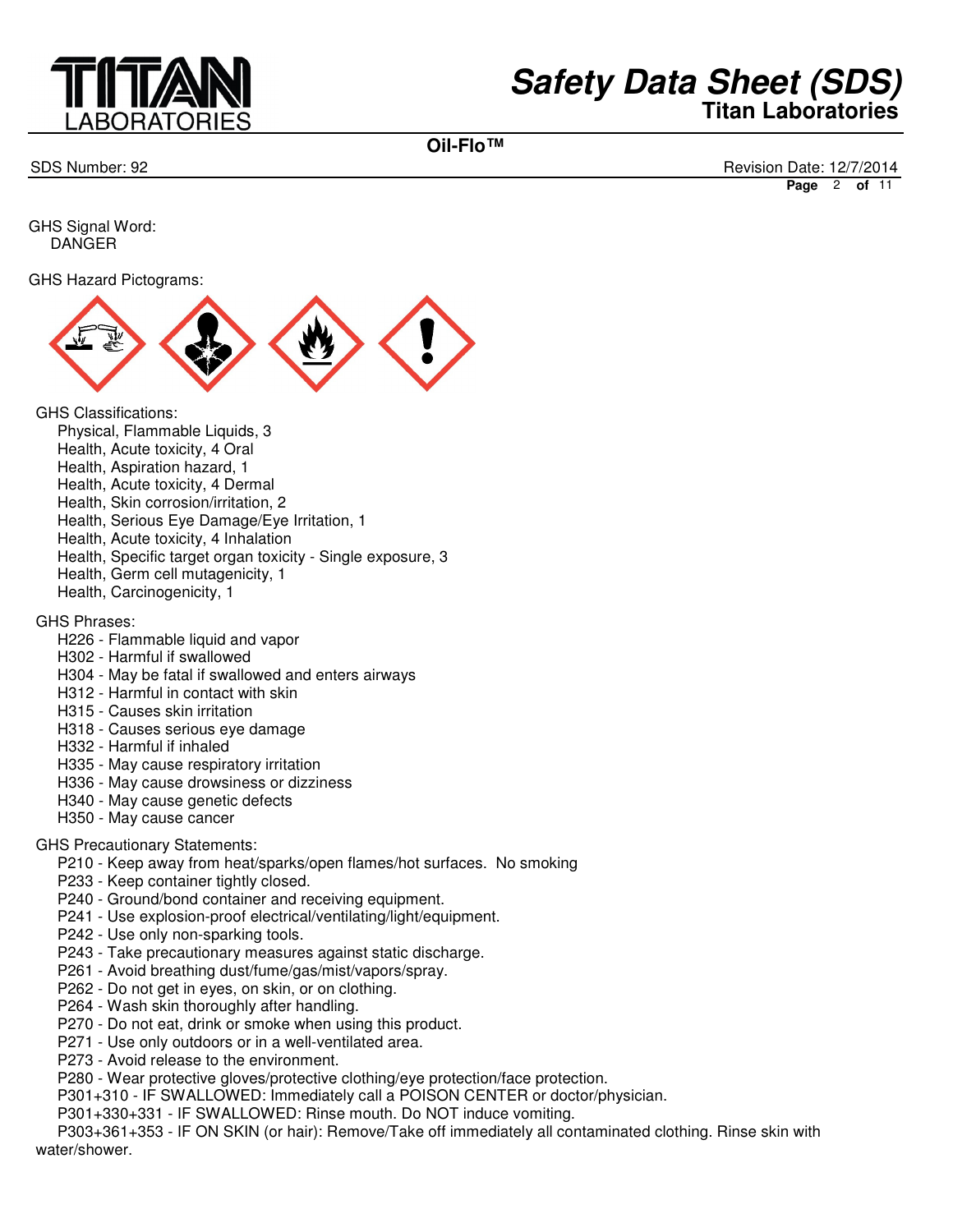# ABORATORIES

# **Safety Data Sheet (SDS) Titan Laboratories**

## **Oil-Flo™**

SDS Number: 92 Revision Date: 12/7/2014

**Page** 3 **of** 11

 P304+340 - IF INHALED: Remove victim to fresh air and keep at rest in a position comfortable for breathing. P305+351+338 - IF IN EYES: Rinse continuously with water for several minutes. Remove contact lenses if present and easy to do. Continue rinsing.

P308+313 - IF exposed or concerned: Get medical advice/attention.

P321 - Specific treatment (see supplementary first aid instructions on this label).

P332+313 - If skin irritation occurs: Get medical advice/attention.

P337+313 - If eye irritation persists: Get medical advice/attention.

P362 - Take off contaminated clothing and wash before reuse.

 P370+378 - In case of fire: Use water spray, water fog, alcohol-resistant foam, dry chemical or carbon dioxide for extinction.

P403+235 - Store in a well ventilated place. Keep cool.

P405 - Store locked up.

P501 - Dispose of contents/container to an approved waste disposal plant.

Additional Hazard Statements (EU):

EUH066 - Repeated exposure may cause skin dryness or cracking.

#### **3 COMPOSITION/INFORMATION ON INGREDIENTS**

#### **Ingredients:**

|                           | $\text{Cas }# \text{ } \text{ }$ Percentage | Chemical Name                           |
|---------------------------|---------------------------------------------|-----------------------------------------|
| $64742 - 95 - 6$          | 30-40%                                      | Solvent naphtha, petroleum, light arom. |
| $95 - 63 - 6$   20-30%    |                                             | 1,2,4-Trimethylbenzene                  |
|                           | None $120-35%$                              | Trade Secret*                           |
| $111 - 76 - 2$   10-15%   |                                             | 2-Butoxyethanol                         |
| $108 - 67 - 8$   0-5%     |                                             | 1,3,5-Trimethylbenzene                  |
| $68603 - 42 - 9$   1.5-5% |                                             | Amides, coco, N, N-bis (hydroxyethyl)   |
| $1330 - 20 - 7$   1.5-5%  |                                             | Xvlene                                  |
| $98 - 82 - 8$   1.5-5%    |                                             | Cumene                                  |
| $25340 - 17 - 4$   1.5-5% |                                             | Diethylbenzene                          |
|                           |                                             |                                         |

**\*The specific chemical identities of the ingredients of this mixture labeled as "Trade Secret" are considered to be proprietary and are withheld in accordance with the provisions of 29CFR1910.1200 Sect. (i) Trade Secrets.**

#### **4 FIRST AID MEASURES**

**Inhalation: Skin Contact: Eye Contact: Ingestion:** If inhaled, move person into fresh air. Monitor respiratory function. If breathing is difficult, provide oxygen. If not breathing, give artificial respiration. If symptoms persist, obtain medical attention. Promptly flush skin with water for at least 15 minutes to ensure all chemical is removed. Remove contaminated clothing and wash before reuse. Consult a physician if irritation persists. Flush with large amounts of water for at least 15 minutes, lifting upper and lower lids occasionally. Remove contact lenses is present and easy to do so. Get immediate medical attention. Rinse mouth with water. Do NOT induce vomiting unless instructed to do so. Material can enter lungs (aspiration hazard) during swallowing or vomiting resulting in lung inflammation or other lung injury. Never

give anything by mouth to an unconscious person. Get immediate medical attention.

# **Most important symptoms and effects, both acute and delayed:**

The most important known symptoms and effects are described in the labelling (see Section 2) and/or Section 11. Inhalation of high concentrations of this material, as could occur in enclosed spaces or improper use, may be associated with cardiac arrhythmias. Sympathomimetic drugs may initiate cardiac arrhythmias in persons exposed to this material. This material has as aspiration hazard. Any potential danger from aspiration must be weighed against possible oral toxicity when determining whether to induce vomiting. Consider activated charcoal and/or gastric lavage.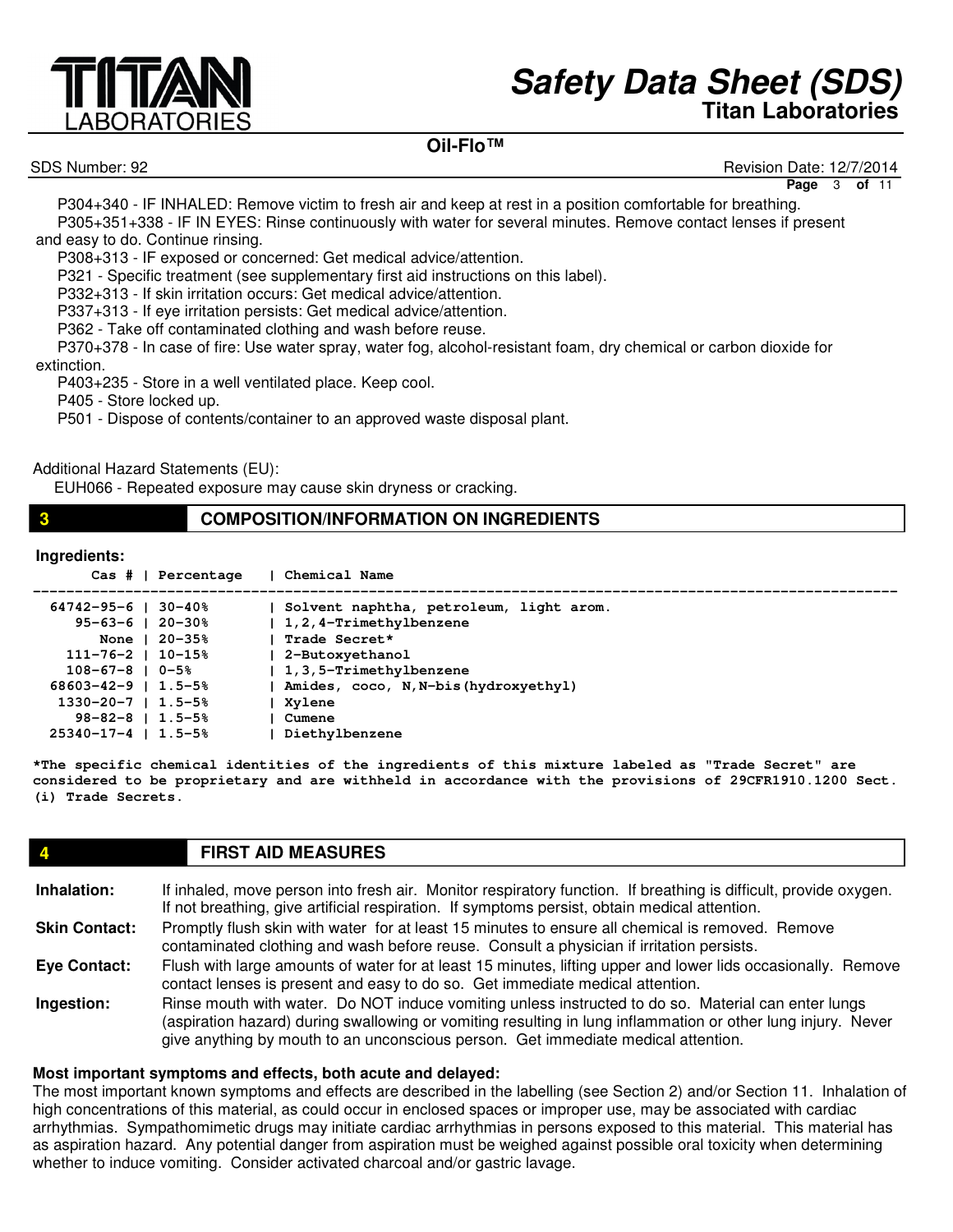

**Oil-Flo™**

SDS Number: 92 Revision Date: 12/7/2014 **Page** 4 **of** 11

**Indication of any immediate medical attention and special treatment needed:** No data available.

## **5 FIRE FIGHTING MEASURES**

**Flammability:** Combustible Liquid Class II **Flash Point:** 109 °F (43 °C) **Flash Point Method:** (TCC) **Burning Rate:** No data available **Autoignition Temp:** No data available LEL: No data available UEL: No data available

#### **Extinguishing Media:**

Water Spray Water Fog Carbon Dioxide Alcohol-Resistant Foam Dry Chemical

#### **Special Hazards Arising From the Substance or Mixture:**

Aldehydes Carbon Oxides Hydrocarbon particulate Ketones Nitrogen Oxides (NOx) Organic acids Sulfur Oxides

#### **Advice for Firefighters:**

Firefighters should wear full-face, positive-pressure respirators.

#### **Further Information:**

If incinerated, may release toxic fumes. Use water spray to cool unopened containers. Do NOT use high volume water jet to extinguish fire, as the force of the water jet may cause fire to spread. Beware of vapors accumulating to form explosive concentrations. Vapors can accumulate in low areas. See Section 7 for more information on safe handling. See Section 8 for more information on personal protection equipment. See Section 13 for disposal information.

#### **6 <b>ACCIDENTAL RELEASE MEASURES**

**Personal Precautions, Protective Equipment and Emergency Procedures:** Use personal protective equipment. Keep from contacting skin or eyes. Avoid breathing vapors, mist or gas. Ensure adequate ventilation.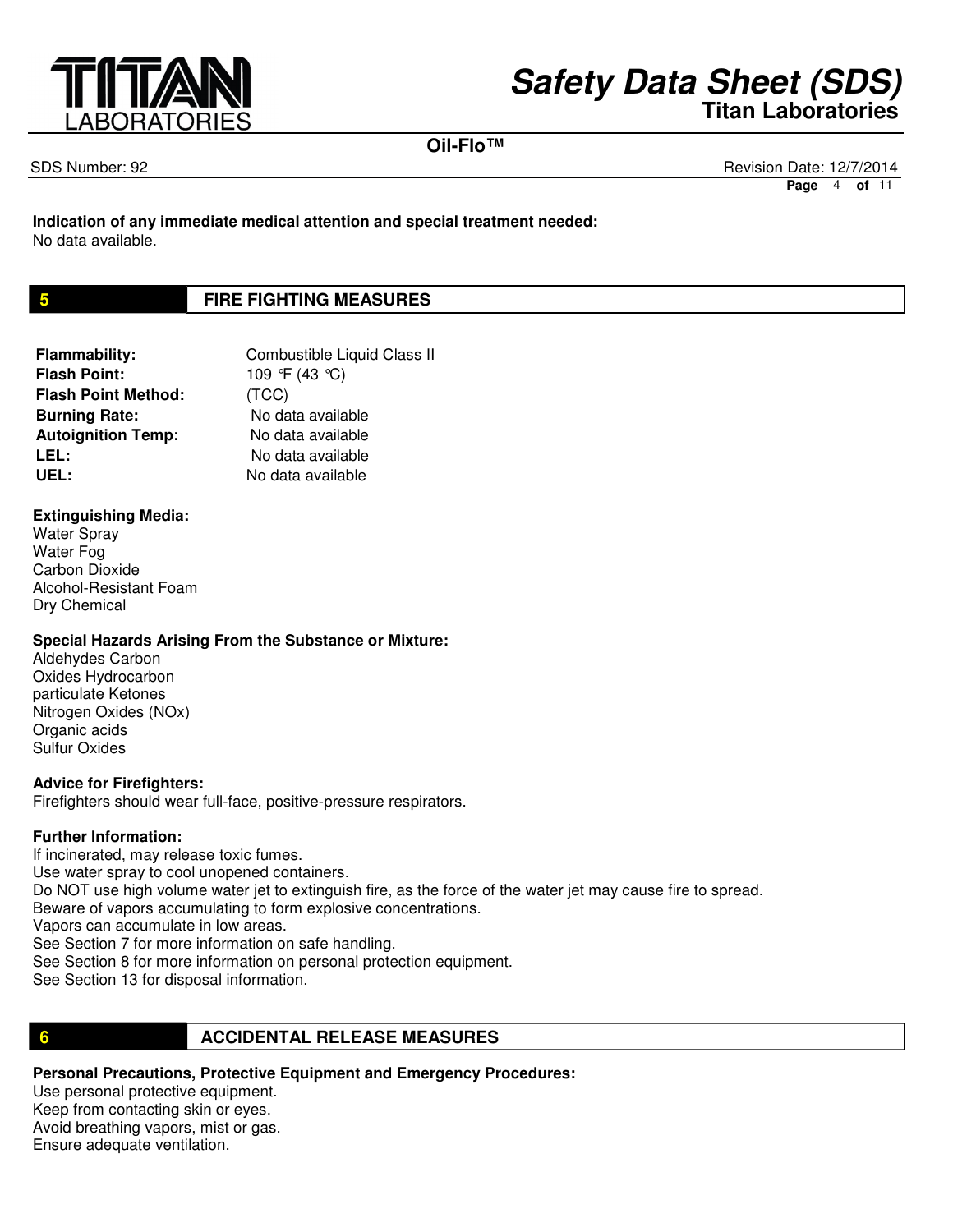

## **Oil-Flo™**

SDS Number: 92 Revision Date: 12/7/2014 **Page** 5 **of** 11

Evacuate personnel to safe areas. Remove all sources of ignition. If any equipment is necessary, ensure that it is non-sparking and electrically-protected.

#### **Environmental Precautions:**

Prevent further release (leakage/spillage) if safe to do so. Do not allow product to enter drains. Do not allow to drain to environment.

#### **Methods and Materials for Containments and Cleaning Up:**

Ensure adequate ventilation.

Contain spillage and absorb with liquid-binding material (sand, diatomite, universal binders, vermiculite) and placed in container for disposal.

Spill may also be diluted with equal volume of water and absorbed (as above) or collect with an electrically-protected vacuum cleaner or by wet-brushing. Collected waste should then be placed in container for disposal. Dispose of contaminated material according to Section 13.

#### **Reference to Other Sections:**

See Section 7 for information on safe handling. See Section 8 for information on personal protection equipment. See Section 13 for information on proper disposal.

#### **7 HANDLING AND STORAGE**

| <b>Handling Precautions:</b> | Avoid breathing vapors or mist.<br>Avoid contact with eyes, skin, or clothing.<br>Keep containers closed when not in use.<br>Do not expose containers to open flame, excessive heat, or direct sunlight.<br>Keep away from sources of ignition.<br>Do not smoke while using material.<br>Take measures to prevent the buildup of electrostatic<br>charge. Do not puncture or drop containers.<br>Handle with care and avoid spillage on the floor (slippage).<br>Keep material out of reach of children.<br>Keep material away from incompatible materials. |
|------------------------------|-------------------------------------------------------------------------------------------------------------------------------------------------------------------------------------------------------------------------------------------------------------------------------------------------------------------------------------------------------------------------------------------------------------------------------------------------------------------------------------------------------------------------------------------------------------|
| <b>Storage Requirements:</b> | Wash thoroughly after handling.<br>Keep container tightly closed.<br>Avoid inhalation of vapors or mist upon opening container.<br>Store in a well-ventilated place.<br>Do not store at elevated temperatures.<br>Do not store in direct sunlight.<br>Store away from strong acids, strong bases, strong oxidizing agents, strong reducing agents,<br>Amines, Ammonia, Halogens, reactive metals (Zinc & Aluminum) and their alloys (Brass),<br>Alkali metals, Alkali salts, liquid Chlorine, Oxygen and Chlorates.                                         |

#### **EXPOSURE CONTROLS/PERSONAL PROTECTION**

**Engineering Controls:** All ventilation should be designed in accordance with OSHA standard (29 CFR 1910.94). Use local exhaust at filling zones and where leakage and dust formation is probable. Use mechanical (general) ventilation for storage areas. Use appropriate ventilation as required to keep Exposure Limits in Air below TLV & PEL limits.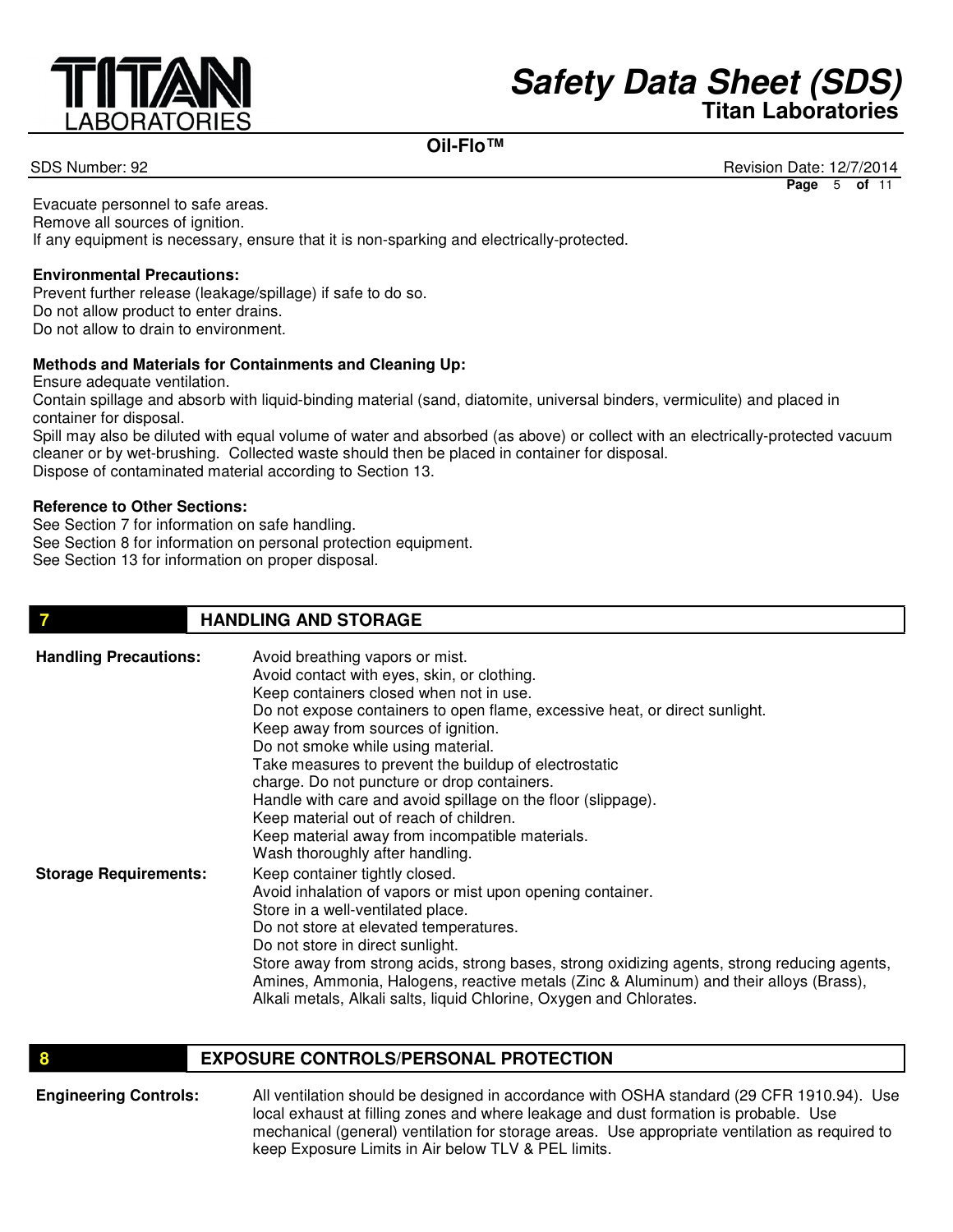

## **Oil-Flo™**

| SDS Number: 92                                                                                                                                                                                                                          | Revision Date: 12/7/2014                                                                                                                                                                                                                                                                                                                                                                                                                                                                                                                                   |
|-----------------------------------------------------------------------------------------------------------------------------------------------------------------------------------------------------------------------------------------|------------------------------------------------------------------------------------------------------------------------------------------------------------------------------------------------------------------------------------------------------------------------------------------------------------------------------------------------------------------------------------------------------------------------------------------------------------------------------------------------------------------------------------------------------------|
| <b>Personal Protective Equip:</b>                                                                                                                                                                                                       | Page 6 of 11<br>Eye/face protection:<br>When using material use safety goggles, gloves, apron and vapor respirator according to<br>HMIS PP, H. All safety equipment should be tested and approved under appropriate<br>government standards such as NIOSH (US) or EN 166 (EU).                                                                                                                                                                                                                                                                             |
|                                                                                                                                                                                                                                         | Skin protection:<br>Handle with gloves made from PVC, butyl-rubber, neoprene, nitrile or fluorinated-rubber.<br>Gloves must be inspected prior to use. Use proper glove removal technique (without touching<br>glove's outer surface) to avoid skin contact. Dispose of contaminated gloves according to<br>applicable laws and laboratory practices.                                                                                                                                                                                                      |
|                                                                                                                                                                                                                                         | <b>Body Protection:</b><br>Chemically resistant gloves, apron, safety goggles and vapor respirator are recommended.<br>Type of protective equipment should be selected based on concentration amount and<br>conditions of use of this material.                                                                                                                                                                                                                                                                                                            |
|                                                                                                                                                                                                                                         | Respiratory protection:<br>Full-face vapor respirator may be required as backup to engineering controls when proper<br>engineering controls are not in place to keep TLV and PEL limits below defined thresholds.                                                                                                                                                                                                                                                                                                                                          |
|                                                                                                                                                                                                                                         | Control of environmental exposure:<br>Prevent leakage or spillage if safe to do so. Do not let material enter drains.                                                                                                                                                                                                                                                                                                                                                                                                                                      |
| Components with workplace control parameters:                                                                                                                                                                                           |                                                                                                                                                                                                                                                                                                                                                                                                                                                                                                                                                            |
| Trimethylbenzene; Xylene; Cumene; Diethylbenzene<br>USA NIOSH (TWA/REL): 24 mg/m <sup>3</sup><br>USA ACGIH (TWA/TLV): 96 mg/m <sup>3</sup><br>USA ACGIH (STEL/TLV): 655 mg/m <sup>3</sup><br>USA OSHA (TWA/PEL): 2000 mg/m <sup>3</sup> | Component(s): Solvent naphtha, petroleum, light arom.; 1,2,4-Trimethylbenzene; 2-Butoxyethanol; 1,3,5-<br>CAS No(s): 64742-95-6; 95-63-6; 111-76-2; 108-67-8; 1330-20-7; 98-82-8; 25340-17-4<br>USA OSHA - Table Z-1 Limits for Air Contaminants (TWA): 120 mg/m <sup>3</sup><br>USA OSHA - Table Z-1 Limits for Air Contaminants (STEL): 655 mg/m <sup>3</sup><br>USA OSHA Occupational Exposure Limits Table Z-1 Limits for Air Contaminants (TWA): 240 mg/m <sup>3</sup><br>USA Workplace Environmental Exposure Levels (WEEL): 27.45 mg/m <sup>3</sup> |

## **Biological occupational exposure limits:**

Component: 2-Butoxyethanol CAS-No: 111-76-2 Parameters: Butoxyacetic acid (BAA) Biological Specimen: Urine USA ACGIH Biological Exposure Indices: 200 mg/g

Component: Xylene CAS-No: 1330-20-7 Parameters: Methylhippuric acids Biological Spoecimen: Urine USA ACGIH Biological Exposure Indices: 1,500 mg/g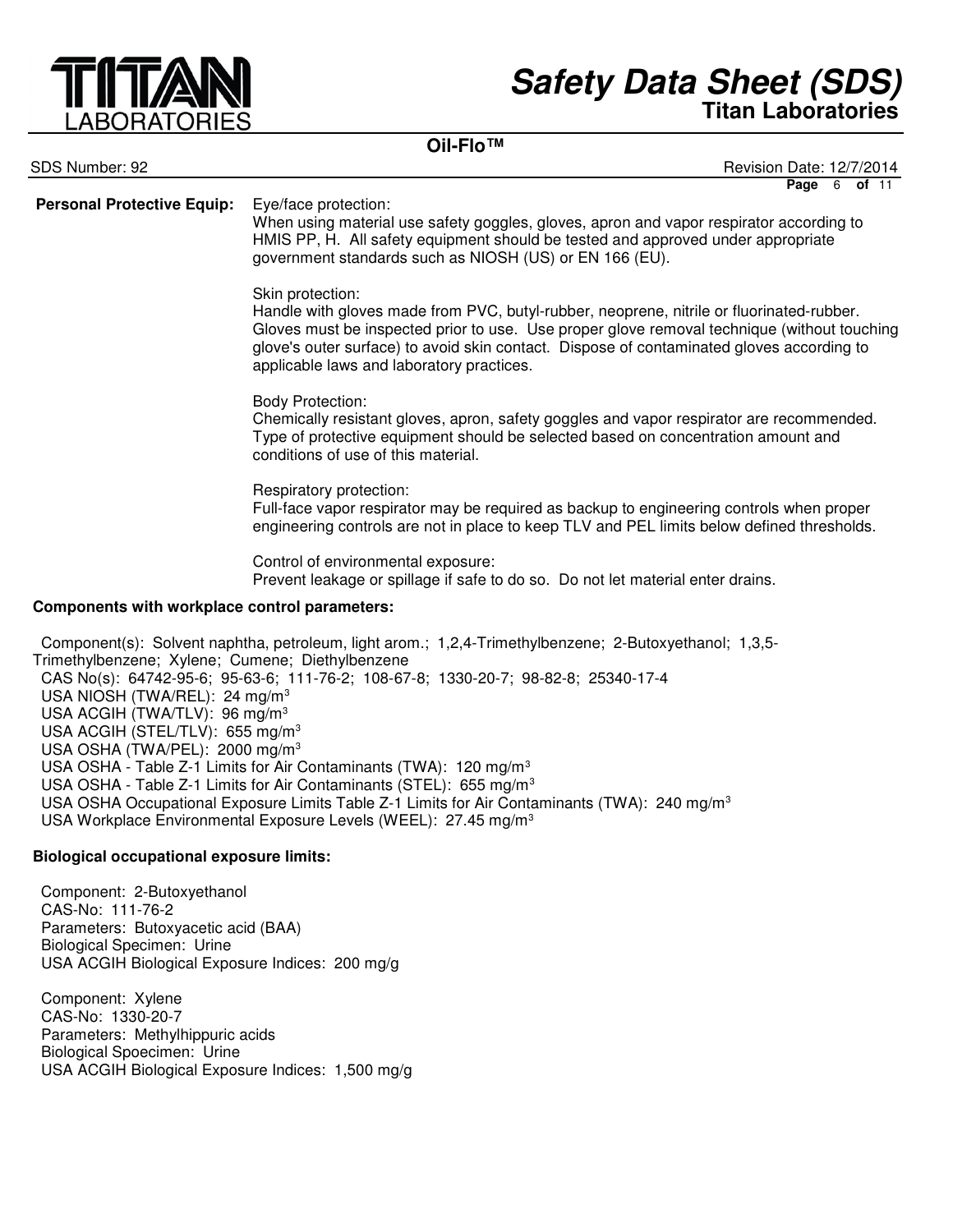

**Oil-Flo™**

SDS Number: 92 Revision Date: 12/7/2014

**Page** 7 **of** 11

#### **9 PHYSICAL AND CHEMICAL PROPERTIES**

| Appearance:                           | Clear, light-yellow liquid               |                                      |                   |
|---------------------------------------|------------------------------------------|--------------------------------------|-------------------|
| <b>Physical State:</b>                | Liquid                                   | Odor:                                | Hydrocarbon-like  |
| <b>Odor Threshold:</b>                | Not determined                           | <b>Molecular Formula:</b>            | <b>MIXTURE</b>    |
| <b>Particle Size:</b>                 | Not determined                           | Solubility:                          | Not determined    |
| <b>Spec Grav./Density:</b>            | 0.9095 g/ml (7.58 lbs/gal)               | <b>Softening Point:</b>              | Not determined    |
| <b>Viscosity:</b>                     | Not determined                           | <b>Percent Volatile:</b>             | 83.32%            |
| Sat. Vap. Conc.:                      | Not determined                           | <b>Heat Value:</b>                   | Not determined    |
| <b>Boiling Point:</b>                 | Not determined                           | Freezing/Melting Pt.: Not determined |                   |
| <b>Flammability:</b>                  | (solid, gas): Flammable                  | <b>Flash Point:</b>                  | 109 °F (43 °C)    |
| Partition Coefficient: Not determined |                                          | Octanol:                             | Not determined    |
| <b>Vapor Pressure:</b>                | (mm Hg @ 20 °C): 15                      | <b>Vapor Density:</b>                | $air = 1$ : > 1.0 |
| pH:                                   | Not determined                           | VOC:                                 | 758 g/l           |
| Evap. Rate:                           | $(N-ButyI Acciate = 1)$ : Not determined | <b>Bulk Density:</b>                 | Not determined    |
| Molecular weight:                     | <b>MIXTURE</b>                           | <b>Auto-Ignition Temp:</b>           | Not determined    |
| Decomp Temp:                          | Not determined                           | UFL/LFL:                             | Not determined    |

#### **10 STABILITY AND REACTIVITY**

| Stability:                                | Product is stable under normal conditions.                                                                                                                                                                                                    |
|-------------------------------------------|-----------------------------------------------------------------------------------------------------------------------------------------------------------------------------------------------------------------------------------------------|
| <b>Conditions to Avoid:</b>               | Incompatibilities, flames, ignition sources.                                                                                                                                                                                                  |
| <b>Materials to Avoid:</b>                | Strong acids, strong bases, strong oxidizing agents, strong reducing agents, Amines,<br>Ammonia, Halogens, reactive metals (Zinc & Aluminum) and their alloys (Brass), Alkali<br>metals, Alkali salts, liquid Chlorine, Oxygen and Chlorates. |
| <b>Hazardous Decomposition:</b>           | Aldehydes, Carbon Oxides, Hydrocarbon particulate, Ketones, Nitrogen Oxides (NOx),<br>Organic acids and Sulfur Oxides.                                                                                                                        |
| Hazardous Polymerization: Will not occur. |                                                                                                                                                                                                                                               |

## **11 TOXICOLOGICAL INFORMATION**

**Component(s):** Solvent naphtha, petroleum, light arom.; 1,2,4-Trimethylbenzene; Trade Secret; 2-Butoxyethanol; 1,3,5- Trimethylbenzene; Amides, coco, N,N-bis(hydroxyethyl); Xylene; Cumene; Diethylbenzene **CAS No(s):** 64742-95-6; 95-63-6; None; 111-76-2; 108-67-8; 68603-42-9; 1330-20-7; 98-82-8; 25340-17-4

#### **Acute Toxicity:**

LD50 Oral - Rat: 470 mg/kg NOAEL Feed - Rat: 535.8 mg/kg LD50 Dermal - Rabbit: 220 mg/kg LD50 Intraperitoneal - Rat: 220 mg/kg LD50 Intravenous - Rat: 307 mg/kg LC50 Inhalation - Rat:  $2175$  mg/m<sup>3</sup> (4 h)

**Skin Corrosion/Irritation:** Rabbit skin - Irritating to skin (4 h).

**Serious Eye Damage/Eye Irritation:** Risk of serious damage to eyes.

**Respiratory or Skin Sensitation:** May cause respiratory irritation. Prolonged or repeated exposure may cause allergic reactions in certain sensitive individuals.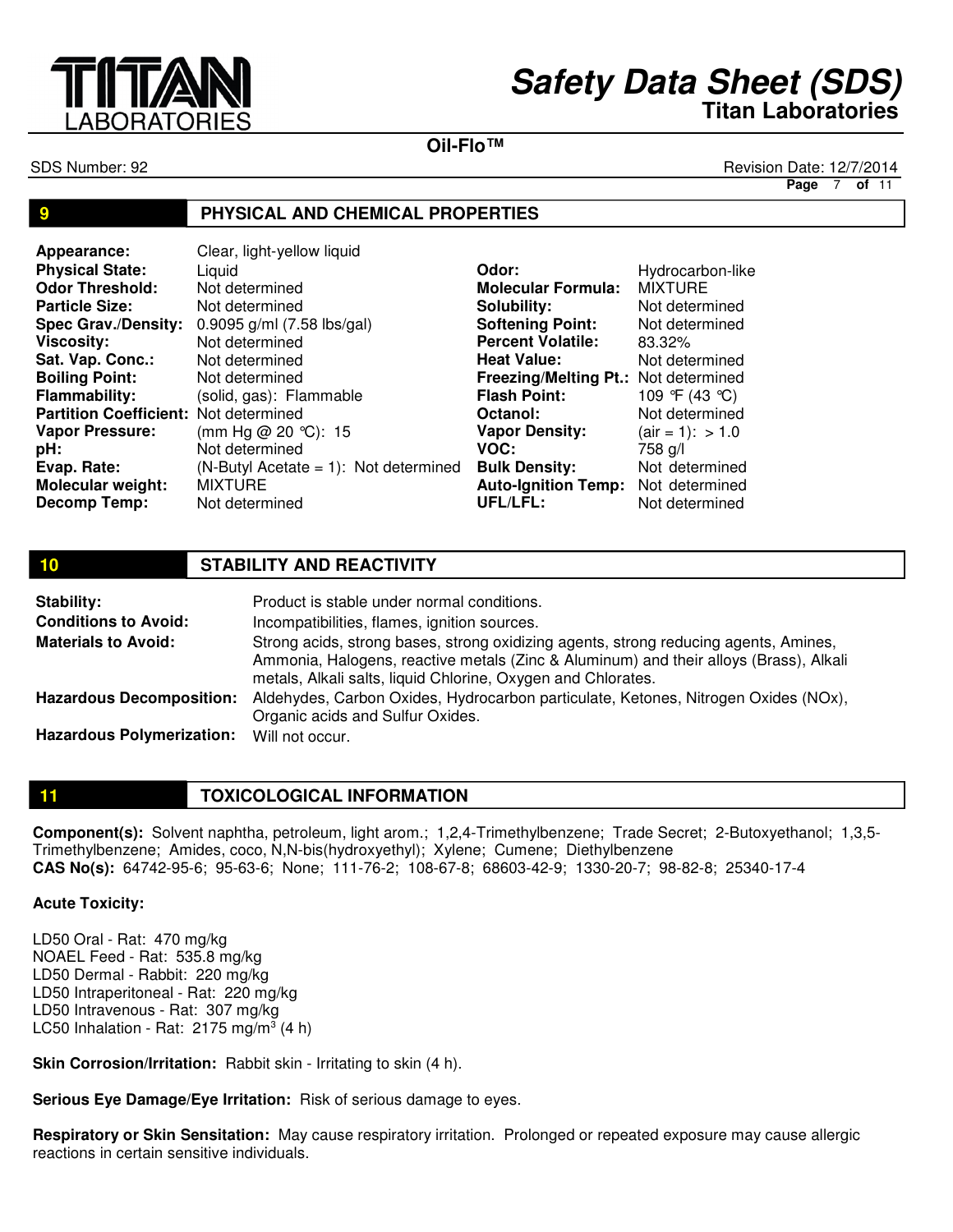

#### **Oil-Flo™**

SDS Number: 92 Revision Date: 12/7/2014 **Page** 8 **of** 11

**Germ Cell Mutagenicity:** In vitro studies show positive results of mutagenicity.

**Carcinogenicity:** In vivo studies show positive results of kidney cancer.

This product is or contains components that are possibly classifiable as to their carcinogenicity based on their IARC, ACGIH, NTP, or OSHA classification.

IARC: 2B - Group 2B: Possibly carcinogenic to humans (Cumene). 2B - Group 2B: Possibly carcinogenic to humans (Amides, coco, N,N-bis(hydroxyethyl)). 3 - Group 3: Not classifiable as to its carcinogenicity to humans (2-Butoxyethanol). 3 - Group 3: Not classifiable as to its carcinogenicity to humans (Xylene).

ACGIH: No component of this product present at levels greater than or equal to 0.1% is identified as a carcinogen or potential carcinogen by ACGIH.

NTP: No component of this product present at levels greater than or equal to 0.1% is identified as a carcinogen or potential carcinogen by NTP.

OSHA: No component of this product present at levels greater than or equal to 0.1% is identified as a carcinogen or potential carcinogen by OSHA.

#### **Reproductive Toxicity:**

NOEL Teratogenicity - Oral - Rat: 50 mg/kg Effects on development were observed. The significance of these findings for humans is not certain.

**Specific Target Organ Toxicity - Single Exposure:** No data available.

**Specific Target Organ Toxicity - Repeated Exposure:** No data available.

**Aspiration Hazard:** My be fatal if swallowed and enters airways.

#### **Additional Information:**

Component: Solvent naphtha, petroleum, light arom.; RTECS: WF3400000 Component: 1,2,4-Trimethylbenzene; RTECS: DC3325000 Component: 2-Butoxyethanol; RTECS: KJ8575000 Component: 1,2,5-Trimethylbenzene; RTECS: OX6825000 Component: Amides, coco, N,N-bis(hydroxyethyl); RTECS: GG6200000 Component: Xylene; RTECS: ZE2100000 Component: Cumene; RTECS: GR8575000 Component: Diethylbenzene; RTECS: CZ5600000

## **12 ECOLOGICAL INFORMATION**

**Component(s):** Solvent naphtha, petroleum, light arom.; 1,2,4-Trimethylbenzene; Trade Secret; 2-Butoxyethanol; 1,3,5- Trimethylbenzene; Amides, coco, N,N-bis(hydroxyethyl); Xylene; Cumene; Diethylbenzene **CAS No(s):** 64742-95-6; 95-63-6; None; 111-76-2; 108-67-8; 68603-42-9; 1330-20-7; 98-82-8; 25340-17-4

#### **Toxicity:**

Toxicity to fish: LC50 - Oncorhynchus mykiss (Rainbow Trout): 4.8 mg/l (96 h) LC50 - Lepomis macrochirus (Bluegill Sunfish): 1.0 mg/l (96 h) LC50 - Carassius auratus (Goldfish): 12.52 mg/l (96 h) LC50 - Branchydanio rerio: 3.6 mg/l (96 h) LC50 - Morone saxatillis: 2 mg/l (96 h) Mortality LOEC - Pimephales promelas (Fathead Minnow): 2.0 mg/l (144 h)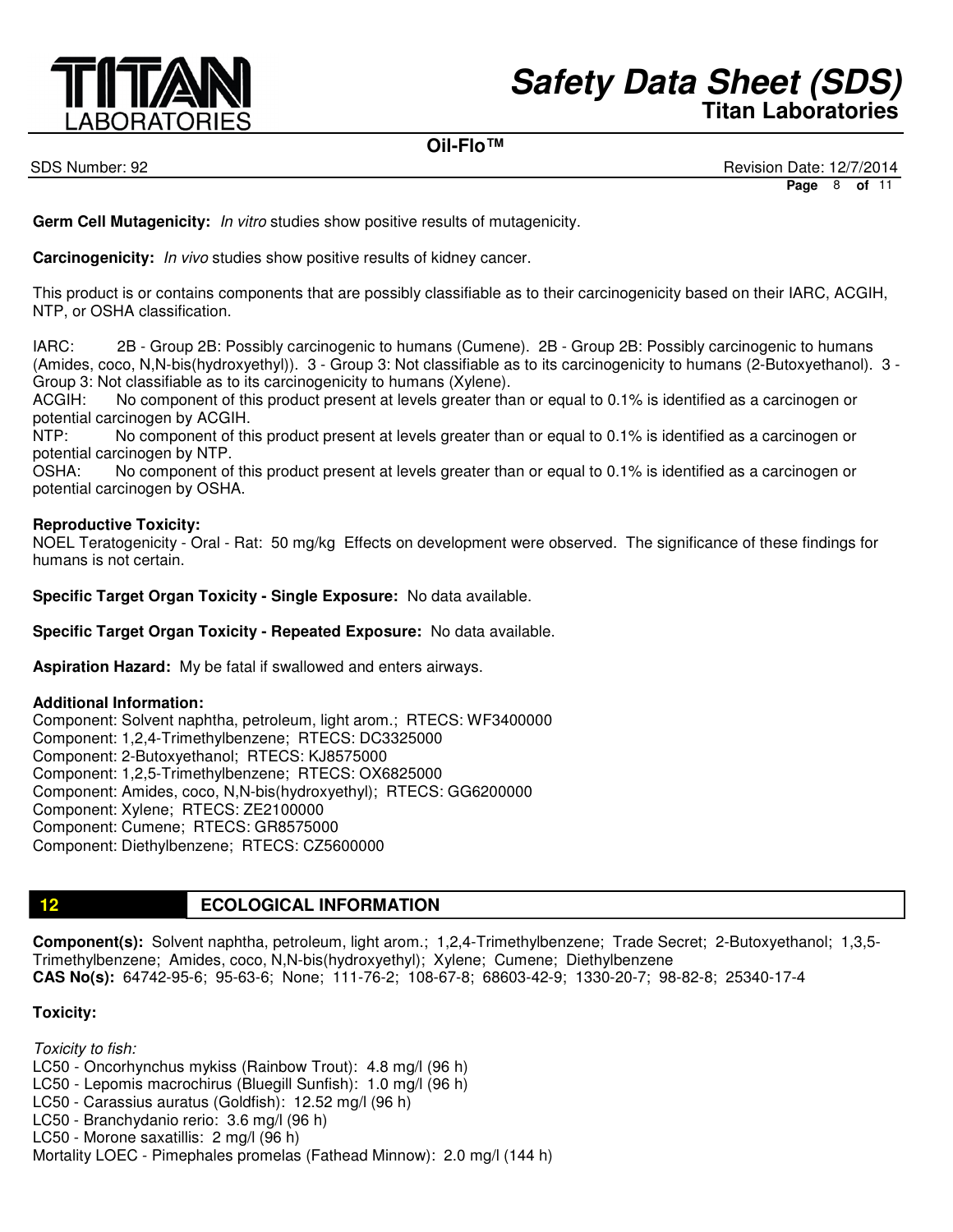

## **Oil-Flo™**

SDS Number: 92 Revision Date: 12/7/2014 **Page** 9 **of** 11

Mortality NOEC - Pimephales promelas (Fathead Minnow): 1.8 mg/l (144 h) Flow-through test LC50 - Pimephales promelas (Fathead Minnow): 7.72 mg/l (96 h) Semi-static test LC50 - Oncorhynchus mykiss (Rainbow Trout): 0.673 mg/l (96 h)

Toxicity to daphnia and other aquatic invertebrates: EC50 - Daphnia magna (Water Flea): 4.2 mg/l (24 h) EC50 - Daphnia magna (Water Flea): 12.2 - 17.0 mg/l (48 h) EC50 - Daphnia: 2.14 mg/l (48 h) Mortality NOEC - Daphnia magna (Water Flea): 10.0 mg/l (144 h) Mortality LOEC - Daphnia magna (Water Flea): 20.0 mg/l (144 h) Immobilization EC50 - Daphnia magna (Water Flea): 6 mg/l (48 h) Static test EC50 - Daphnia magna (Water Flea): 2.01 mg/l (48 h)

Toxicity to algae:

EC50 - Pseudokirchneriella subspicatus (Green Algae): 2.6 mg/l (72 h) EC50 - Pseudokirchneriella subspicatus (Green Algae): 72 mg/l (14 d) Growth Inhibition LOEC - Pseudokirchneriella subcapitata: 16.0 mg/l (96 h) Growth Inhibition NOEC - Pseudokirchneriella subcapitata: 8.0 mg/l (96 h) Static test EC50 - Pseudokirchneriella subspicatus (Selenastrum capricornutum): 1.21 mg/l (72 h)

Toxicity to bacteria: Respiration Inhibition NOEC - Sludge Treatment: > 1,000 mg/l (3 h)

#### **Persistence and Degradability:**

Not readily biodegradable.

#### **Bioaccumulative potential:**

Most of the hydrocarbon blocks comprising Naphtha Solvents have a Log<sub>KOW</sub> > 3, indicating that these constituents have a potential to bioaccumulate.

**Mobility in Soil:**

No data available.

#### **Results of PBT and vPvB assessment:**

Not required/conducted.

#### **Other Adverse Effects:**

An environmental hazard cannot be excluded in the event of unprofessional handling or disposal. Very toxic to aquatic life with long lasting effects.

## **13 DISPOSAL CONSIDERATIONS**

Product: Hazardous wastes shall be managed responsibly. All entities that store, transport or handle hazardous waste shall take the necessary measures to prevent risks of pollution, release into the environment or damage to people and animals. Contact a licensed professional waste disposal service to dispose of this material.

Contaminated Packaging: Dispose of as unused product.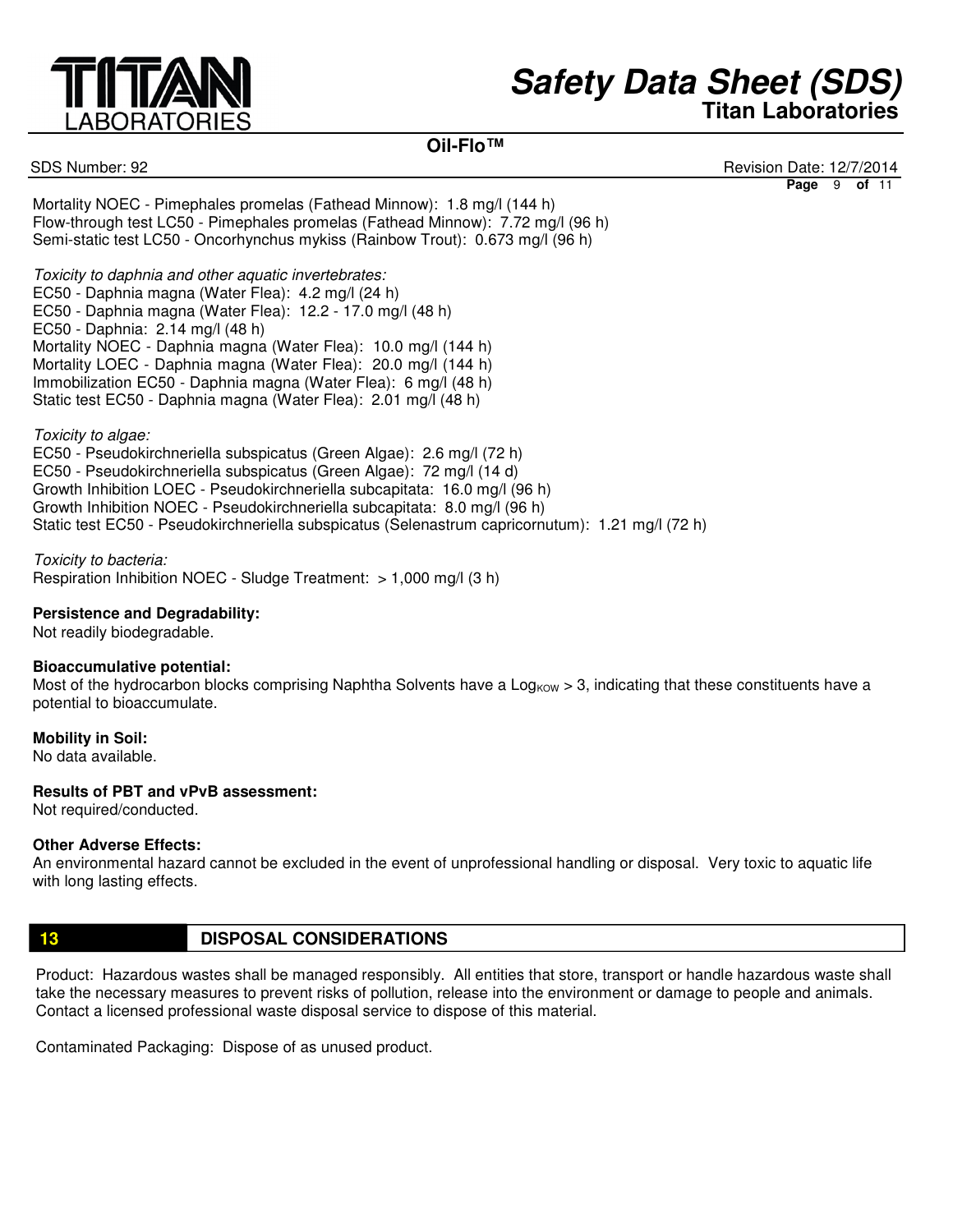

#### **Oil-Flo™**

SDS Number: 92 Revision Date: 12/7/2014

**Page** 10 **of** 11

## **14 TRANSPORT INFORMATION**

DOT Class: Flammable Liquid (3) #3 UN #: UN 1993, Class: 3, Proper Shipping Name: Flammable liquids, n.o.s. (Aromatic petroleum naphtha)

#### **DOT (US) Bulk >119 Gallons**

UN Number: UN1993 Class: 3 Packing Group: III ERG #: 128 Proper Shipping Name: Flammable liquids, n.o.s. (Aromatic petroleum naphtha) Marine Pollutant: Yes Poison Inhalation Hazard(s): No

**DOT (US) Non-Bulk (less than 119 gallons)**

Non-regulated material, liquid

#### **IMDG**

UN Number: UN1993 Class: 3 Packing Group: III EMS-No: F-E, S-E Proper Shipping Name: Flammable liquids, n.o.s. (Aromatic petroleum naphtha) Marine Pollutant: Yes

#### **IATA**

UN Number: UN1993 Class: 3 Packing Group: III ERG #: 128 Proper Shipping Name: Flammable liquids, n.o.s. (Aromatic petroleum naphtha)



## **15 REGULATORY INFORMATION**

COMPONENT / (CAS/PERC) / CODES

---------------------------------------------------------------- \*Solvent naphtha, petroleum, light arom. (64742956 30-40%) NJHS, PA, PROP65, TSCA

\*1,2,4-Trimethylbenzene (95636 20-30%) MASS, NJHS, PA, SARA311/312, SARA313, TSCA, TXAIR

\*Trade Secret (None 20-35%) MA, NJHS, PA, SARA311/312, TSCA

\*1,3,5-Trimethylbenzene (108678 5-10%) MASS, NJHS, PA, SARA311/312, TSCA

\*2-Butoxyethanol (111762 10-15%) HAP, MASS, NJHS, OSHAWAC, PA, SARA311/312, SARA313, TSCA, TXAIR

\*Amides, coco, N,N-bis(hydroxyethyl) (68603429 1.5-5%) PROP65, SARA311/312, TSCA